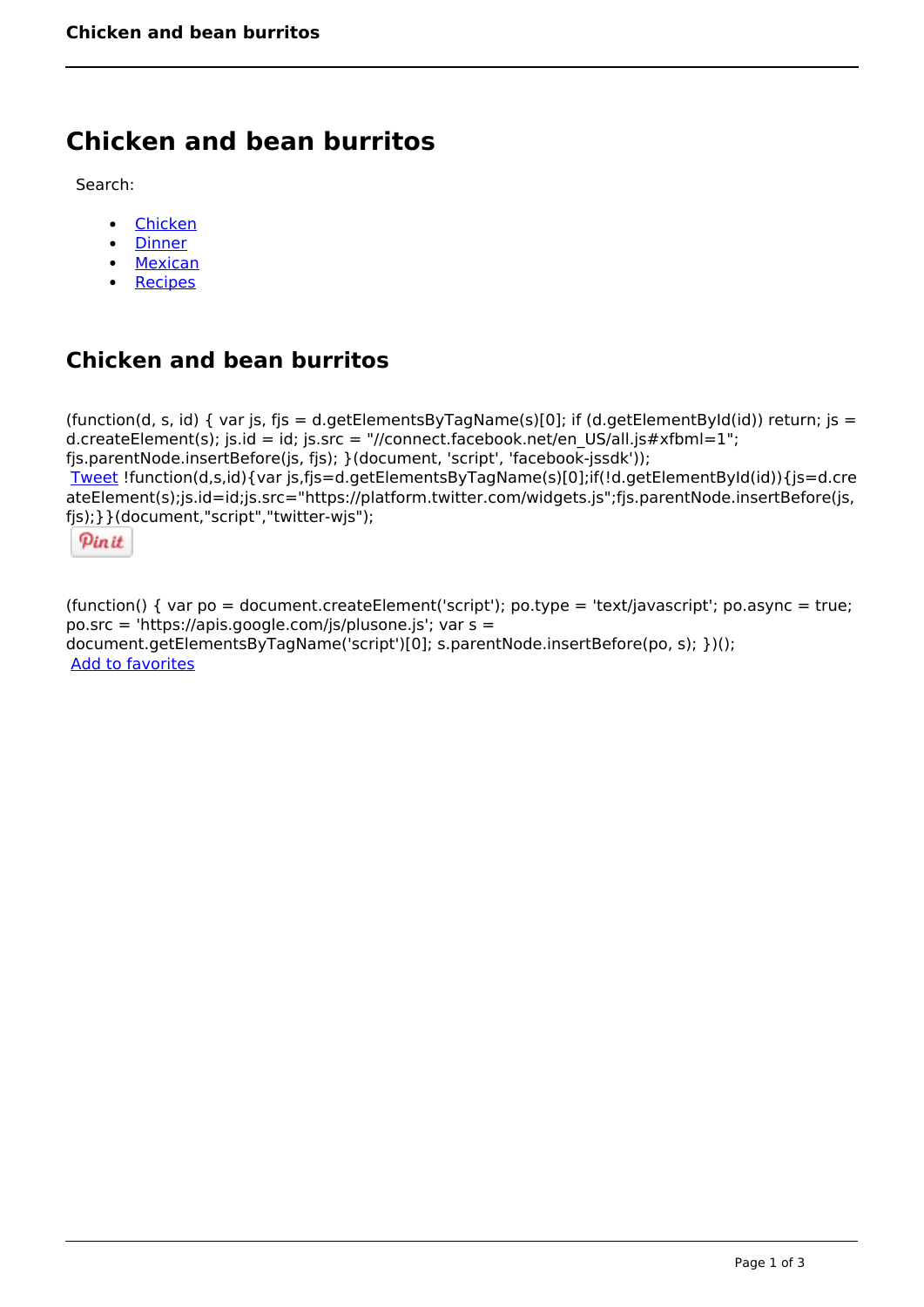

### Rate this recipe

1 person is cooking this [Count me in](https://www.naturalhealthmag.com.au/flag/flag/favorites/454?destination=printpdf%2F454&token=2251b0ca346f4814671e9c7fb3a3f431)

This chicken and bean burrito is an easy mid-week meal.

#### **Ingredients (**serves 2)

- 100g refried beans
- 120g chicken breast strips
- 2 tortillas
- 1/2 cup grated mozzarella cheese
- 2 cups shredded lettuce
- 1 tomato chopped
- 1 Lebanese cucumber sliced
- $\cdot$   $\frac{1}{2}$  chopped onion
- 200g of commercial canned salsa
- Olive oil

#### **Method**

Fry onion in a pan until transparent. Add chicken and stir-fry until cooked. Place all ingredients on tortilla bread and roll into a wrap. Easy!

function displayNutrition(msg) { \$('.nutrition-label-container').text(msg); \$('.nutrition-labelcontainer').fadeIn(1000, function() { c\_obj =  $$(this)$$ ; window.setTimeout(function() {